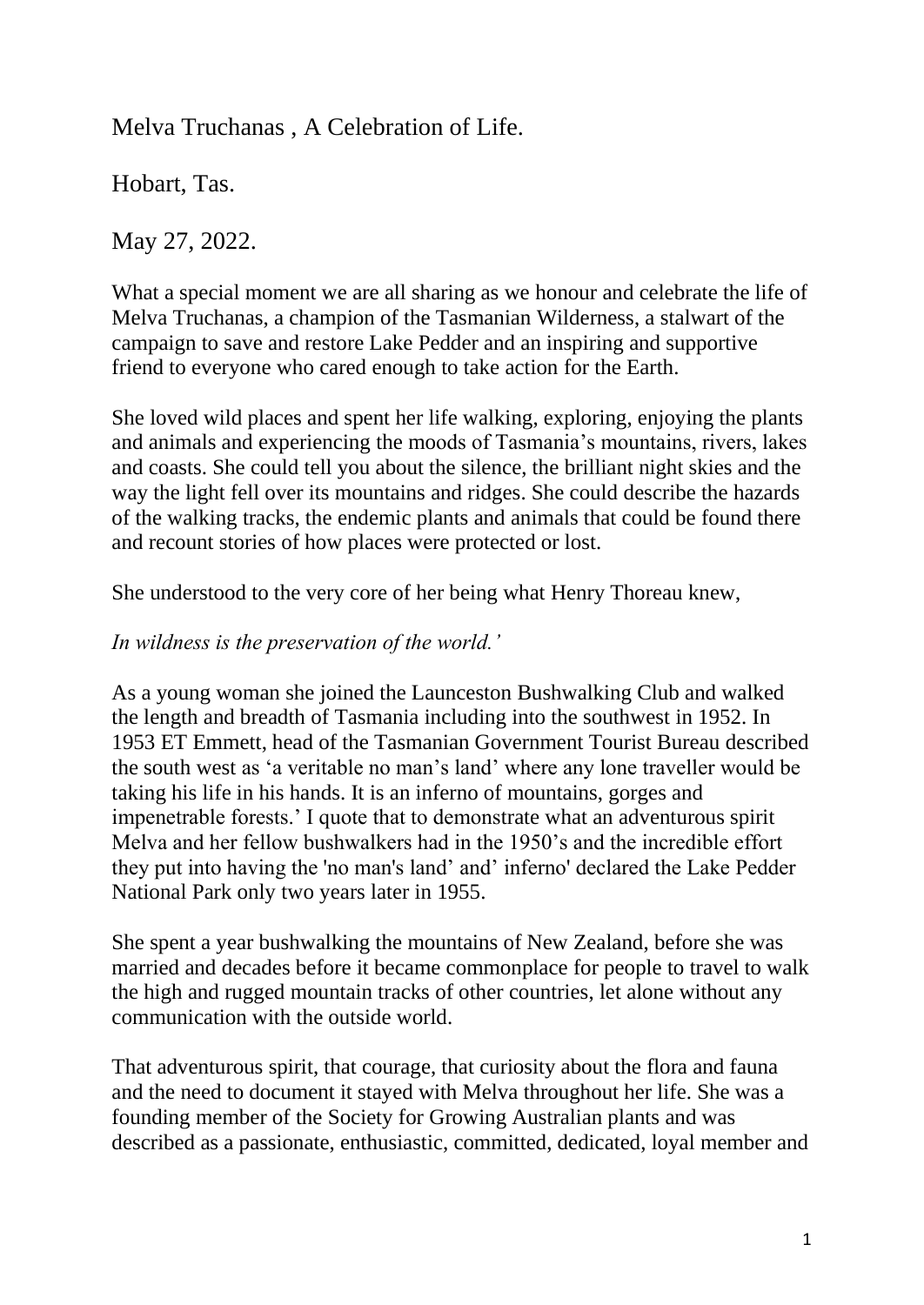attended meetings right up until a week before she died. As Keith and Sib Corbett noted

*'Apart from the many other things Melva did, she came on many of our SGAP/APS walks, most memorably perhaps on the first walk we did to the Tyndall Range, in February 1985.' Perhaps we need to know more about that trip that made it so memorable.*

After she and Olegas married they continued to explore Tasmania walking and cross country skiing including at Cradle Valley- she joined Friends of Cradle Valley - a place special to her and I know it pained her to watch the rampant commercialisation of a place so close to her heart but she was so grateful to those like Nick Sawyer who continued to take her there as her mobility deteriorated.

But Melva knew from bitter experience with the revocation of the Lake Pedder National Park in 1967 for the Gordon Scheme, it was not enough to lament the loss of wild places, you had to fight to protect them and she was ready to take it on in spite of losing her home and Olegas's precious slide collection to the bushfires that same year.

She was a feisty, tenacious and courageous woman who never complained. The courage she had shown in getting out into the wilderness when others didn't dare, came to the fore in the epic Tasmanian battles to save Lake Pedder, the Franklin river, the Tasmanian forests, and the campaign to restore Lake Pedder. She helped establish and joined or chaired organisations like the SW Action Committee, she attended meetings, rallies, wrote letters, kept minutes and filed records, and supported everyone on the front line including becoming a friend of the ABC to try to protect public broadcasting in the public interest.

She understood you had to get political to protect public land and your community. She knew you had to keep records of the struggle to keep the story alive for future generations. She joined and supported the United Tasmania Group when it contested the state election 1972 and was a proud life member of the Tasmanian Greens. She was overjoyed by the declaration of the Tasmanian Wilderness World Heritage Area and its subsequent extensions.

In March this year, the Lake Pedder Restoration Committee marked 50 years since the waters of the Serpentine impoundment drowned Lake Pedder and we held a gathering near Strathgordon.

Melva came and was beaming, blue eyes shining as she took in a perfect SW Tasmanian day. Although I don't know what she saw in her mind's eye as she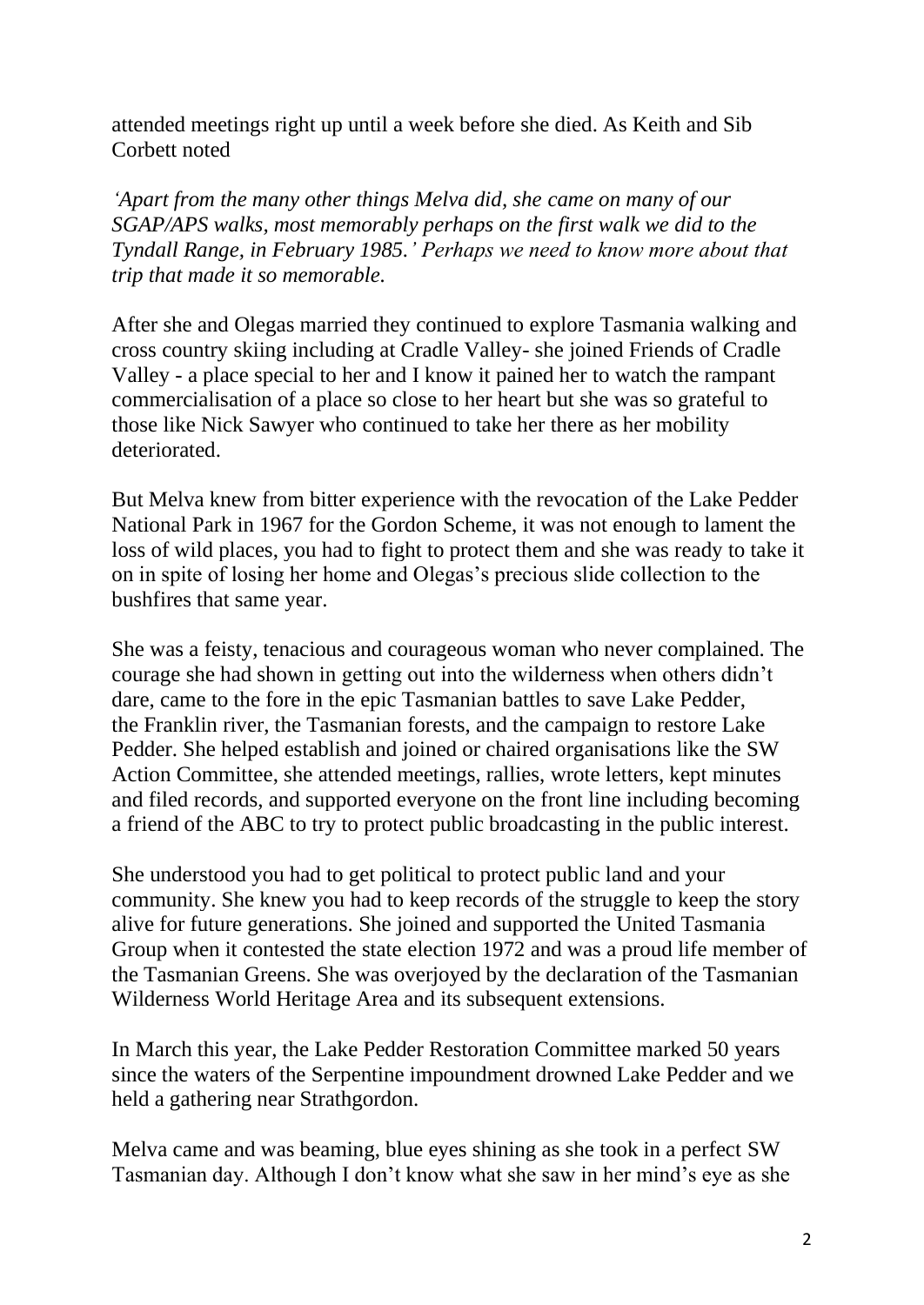sat looking out towards the Frankland Range, I imagine it was Lake Pedder and the Serpentine Valley as she had known them when she and Olegas and the children together with watercolourists and friends had wandered the beach, enjoyed the shallows, tannin waters, and the magnificent changing of the light over the Lake she had worked for fifty years to restore.

At the lunch she proposed a toast,

## *to all the Pedder campaigners who have perpetuated the legacy of the lake and inspired a new generation of activists to fight for Tasmania's wild places."*

And that exemplified Melva... her gratitude, …she was always grateful for whatever contribution people could make…her optimism…she knew the restoration of Lake Pedder is inevitable, just a matter of time, and her critical role as a mentor to several generations of activists. She knew how important it is to encourage and nurture and mentor young activists and Green Parliamentarians of all ages and stages.

Over the years, she would send a card or an email of encouragement and it was so good to know that Melva had your back. Her core message was always 'You are doing a good job and make sure to be kind to yourself'.

She kept up with everything, when Zoom was used widely in the pandemic in 2020, she was delighted by the capacity of the new technology to educate more people and she wrote,

*I see this recent gathering of people, with new sharing-facilities like Zoom, can learn, recognize and join other successful actions for Restoration of the Land. They can learn that previously ignorant and foolishly-made decisions can be reversed, and further foolish decisions could be prevented.*

And she was Ninety!

She was the thread that joined us together. She was a huge part of our corporate memory. She was always there.

But the thread is not broken, Melva's indomitable spirit and her wise counsel remain with us and will continue to inspire us to redouble our efforts to campaign for the wild and the restoration of Lake Pedder.

As Bob Brown has said,